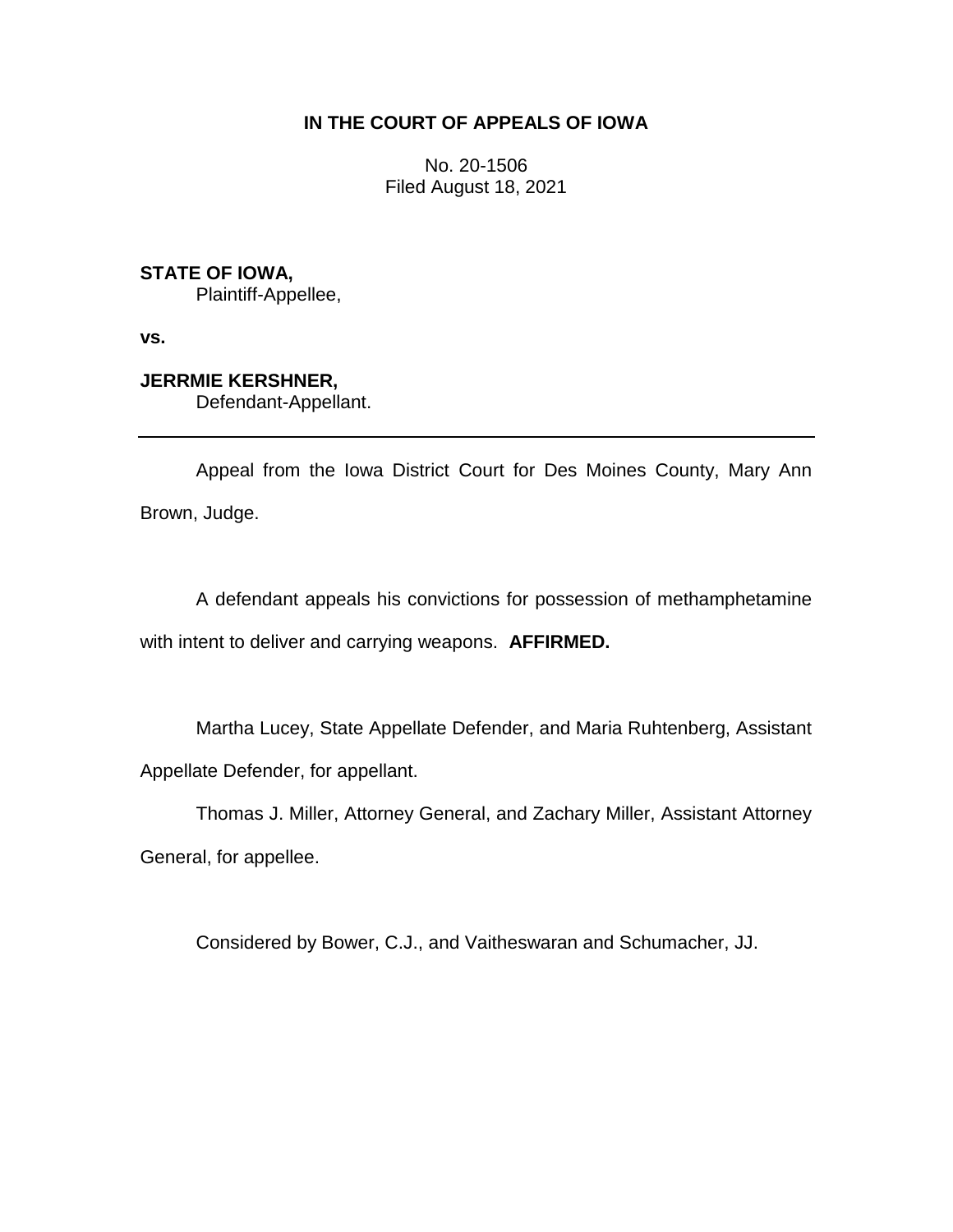#### **SCHUMACHER, Judge.**

Jerrmie Kershner appeals his convictions for possession of methamphetamine with intent to deliver and carrying weapons. We grant Kershner's application for discretionary review of his claim that the district court abused its discretion by denying his motion in arrest of judgment. However, we determine the court did not abuse its discretion in denying Kershner's motion. Furthermore, Kershner's claims of ineffective assistance of counsel cannot be raised in this direct appeal. We do not adopt the plain error doctrine. We affirm Kershner's convictions.

## **I. Background Facts & Proceedings**

Kershner was charged with possession of methamphetamine with intent to deliver, in violation of Iowa Code section 124.401(1)(b)(7) (2020), a class "B" felony; failure to affix a drug tax stamp, in violation of section 453B.3, a class "D" felony; and carrying weapons, in violation of section 724.4(3), an aggravated misdemeanor. The parties entered into a plea agreement in which Kershner agreed to plead guilty to the charges of possession of methamphetamine with intent to deliver as a class "C" felony and carrying weapons. The State agreed to dismiss the charge of failure to affix a drug tax stamp and to recommend concurrent sentences.

The district court accepted Kershner's guilty pleas. Prior to sentencing, Kershner filed a motion in arrest of judgment, seeking to withdraw his guilty pleas. The State resisted the motion. The court denied the motion in arrest of judgment. Kershner then filed a new motion in arrest of judgment and requested an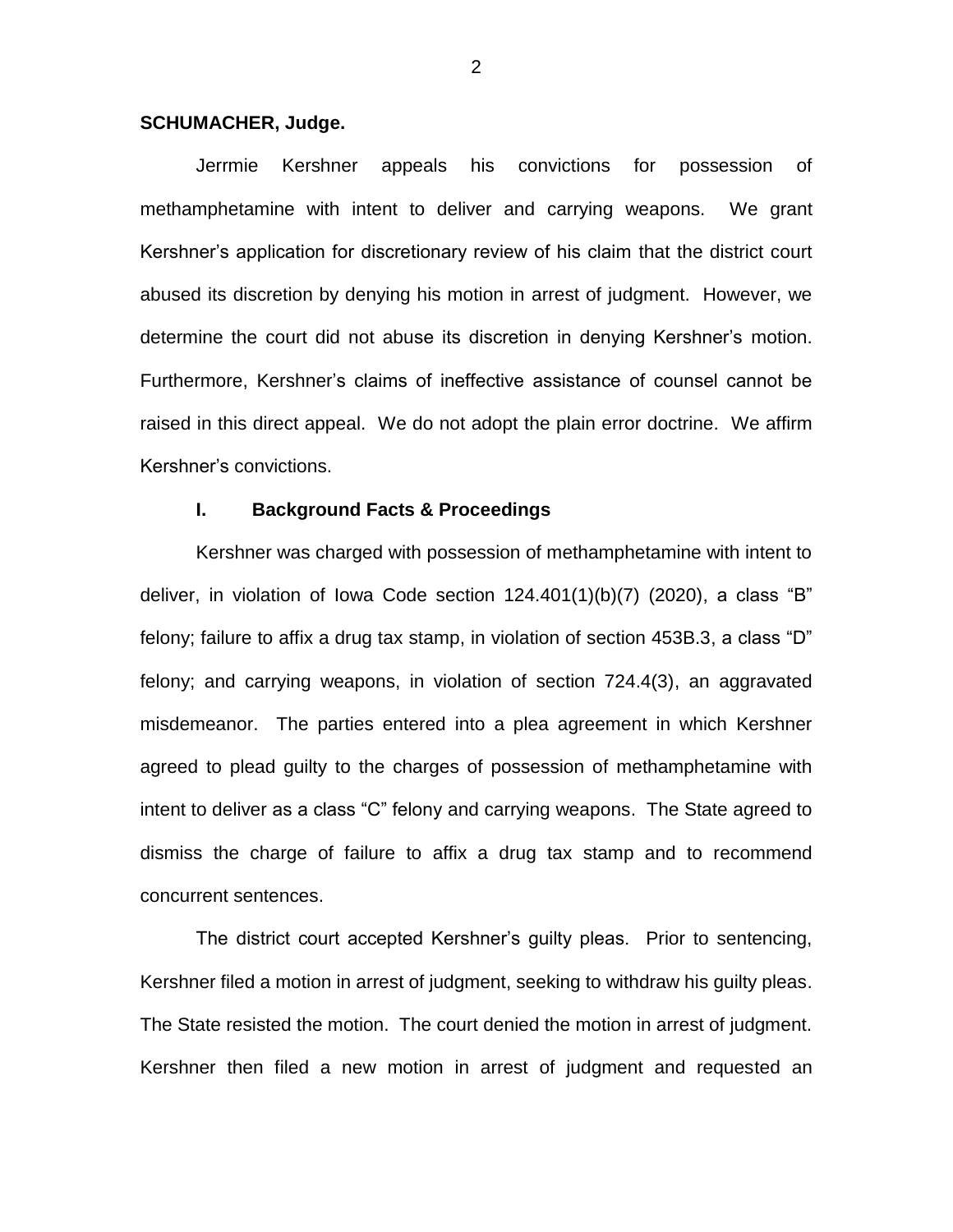evidentiary hearing. A hearing was held on November 16, 2020. The court denied the renewed motion in arrest of judgment.

Kershner was sentenced to terms of imprisonment not to exceed ten years and two years, to be served concurrently. He now appeals.

#### **II. Motion in Arrest of Judgment**

A defendant does not have a right to a direct appeal from a guilty plea, unless "the defendant establishes good cause." Iowa Code § 814.6(1)(a)(3). The Iowa Supreme Court has determined there is good cause to appeal "when the defendant challenges his or her sentence rather than the guilty plea." *State v. Damme*, 944 N.W.2d 98, 105 (Iowa 2020). An issue of competency to enter a guilty plea may also be considered a good cause. *See State v. Chindlund*, No. 20- 1368, 2021 WL 2608944, at \*2 (Iowa Ct. App. June 30, 2021). When a defendant has not presented a "legally sufficient reason" for a direct appeal of a guilty plea, there is no right to appeal. *State v. Allen*, No. 20-0124, 2021 WL 1399753, at \*2 (Iowa Ct. App. Apr. 14, 2021). We conclude Kershner has not shown good cause for a direct appeal from his guilty plea because he is not raising an issue of sentencing or competency.

Kershner states that if we find he does not have the right to appeal, we should consider his brief as an application for discretionary review. *See* Iowa R. App. P. 6.108 (providing that when a party seeks the wrong form of review, we may proceed as though the proper form of review was filed). We may grant discretionary review of "[a]n order denying a motion in arrest of judgment on grounds other than an ineffective assistance of counsel claim." Iowa Code § 814.6(2)(f). An application for discretionary review may be granted "upon a

3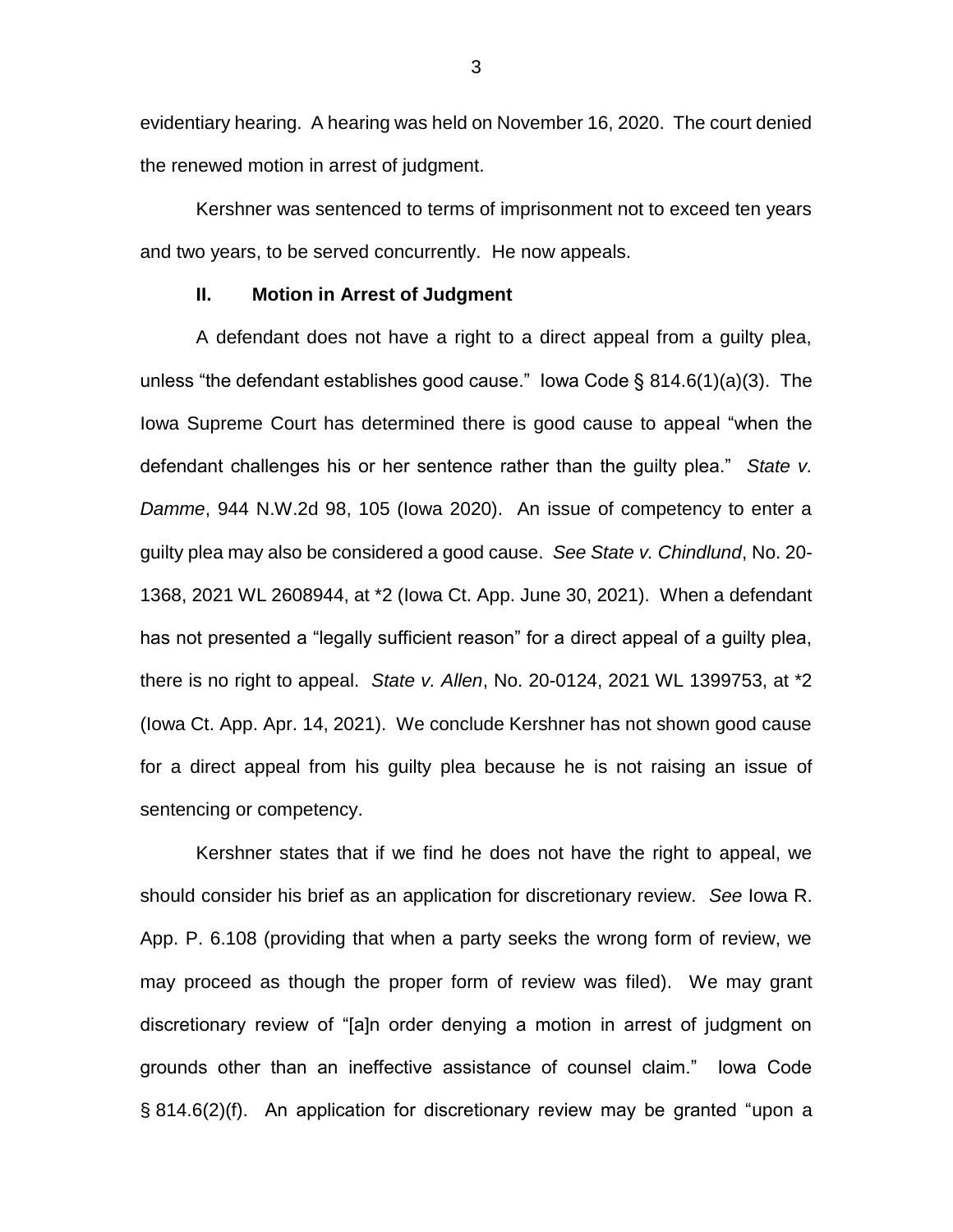determination that (1) substantial justice has not been accorded the applicant, (2) the grounds set forth in [Iowa Rule of Appellate Procedure] 6.104(1)(d) for an interlocutory appeal exist, or (3) the grounds set forth in any statute allowing discretionary review exist." Iowa R. App. P. 6.106(2). We grant Kershner's application for discretionary review of this issue.

Kershner claims the district court abused its discretion in denying his motion in arrest of judgment. We review a district court's ruling on a motion in arrest of judgment for an abuse of discretion. *State v. Petty*, 925 N.W.2d 190, 194 (Iowa 2019). "We will only find an abuse of discretion if the trial court exercised its discretion on clearly untenable or unreasonable grounds." *Id.* "A ruling is untenable when the court bases it on an erroneous application of the law." *Id.*

In an affidavit, Kershner stated that he believed he would be sent to the Oakdale Classification Center immediately after he pled guilty but found out he would be required to remain in the Des Moines County Jail for a period of time. He stated that if he knew he would not be able to enter Oakdale for some time he would not have pled guilty. At the hearing on the motion in arrest of judgment, Kershner testified he was not "in the right state of mind" when he pled guilty. He stated he wished he had waited for the laboratory results of the drugs. At the time of the hearing, however, he had laboratory results showing that he had possession of methamphetamine.

The district court ruled, "There does not appear to be any defect in the written plea itself which would justify setting aside the guilty plea." The court also stated, "The fact that he's now disappointed that Oakdale might delay taking him

4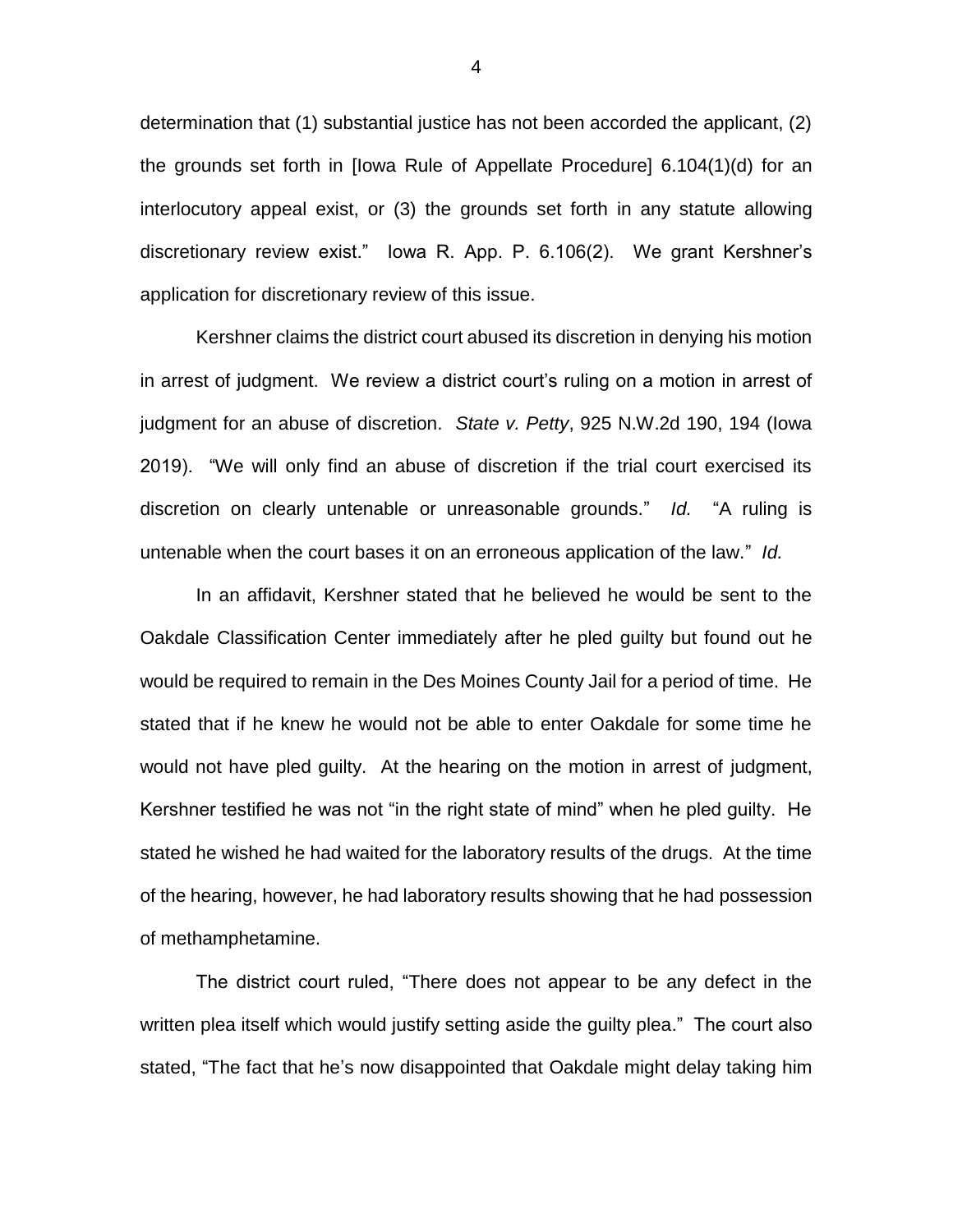or that he wouldn't have been immediately sentenced are not sufficient grounds to set aside a guilty plea and the Motion in Arrest of Judgment will be denied."

We find the district court did not abuse its discretion in denying Kershner's motion in arrest of judgment. Kershner did not allege a defect in the plea proceeding. Instead, he expressed regret about "where he would be housed and how he would be processed after the plea or sentencing." We affirm the district court's decision denying Kershner's motion in arrest of judgment.

## **III. Ineffective Assistance**

Kershner claims he received ineffective assistance because defense counsel did not file a motion to withdraw his guilty plea under Iowa Rule of Criminal Procedure 2.8(2). He also claims that he was misled about the criminal penalties he would face if he proceeded to trial rather than accepting the plea agreement.

The State contends that section 814.7 prohibited Kershner from making a claim of ineffective assistance of counsel on direct appeal. Section 814.7 provides:

An ineffective assistance of counsel claim in a criminal case shall be determined by filing an application for postconviction relief pursuant to chapter 822. The claim need not be raised on direct appeal from the criminal proceedings in order to preserve the claim for postconviction relief purposes, and the claim shall not be decided on direct appeal from the criminal proceedings.

Kershner claims section 814.7 violates his due process rights, his equal protection rights, and interferes with his right to the effective assistance of counsel. He asserts the statute improperly restricts the jurisdiction of appellate courts.

These issues were recently addressed by the Iowa Supreme Court in *State v. Treptow*, where the court denied the defendant's equal protection challenges to section 814.7. 960 N.W.2d 98, 106–07 (Iowa 2021). The court also found, "The

5